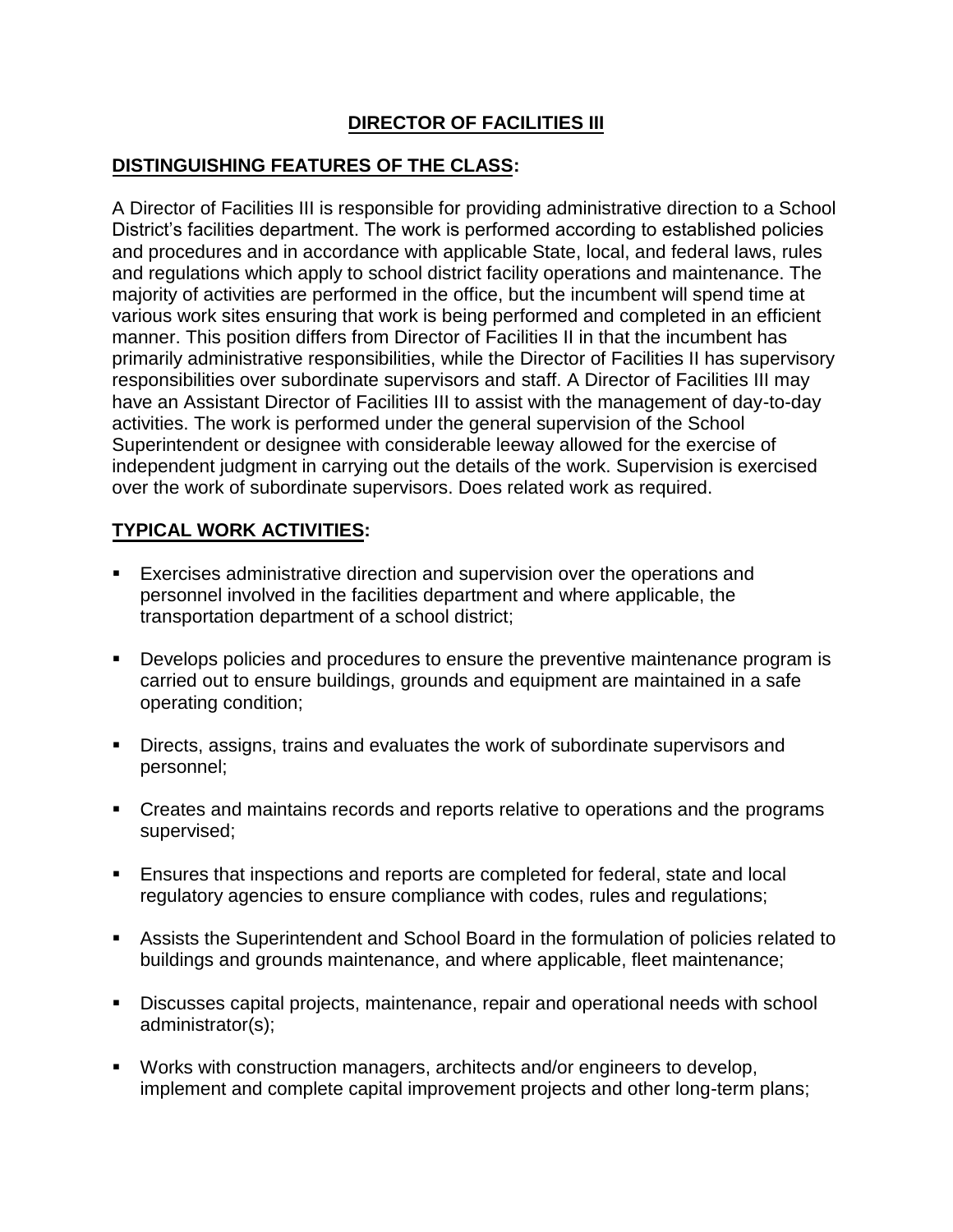- **Ensures that preventive maintenance is performed and meets regularly with** subordinates to discuss repairs on equipment, including plumbing, HVAC and electrical systems;
- Ensures that custodial, maintenance and if applicable, transportation employees receive necessary in-service training;
- Reviews the School District's expenditures from the prior year and assists the Superintendent with the budget process by forecasting and planning for the upcoming budget;
- Approves purchase requests of cleaning supplies, fuel and parts for equipment and buildings;
- **Inspects painting, carpentry, plumbing, electrical, and other mechanical maintenance** and construction work performed by private contractors, custodial, or maintenance employees to ensure work is in compliance with contract specifications, as well as, applicable codes and regulations;
- **Ensures that inspections are performed and tests of security systems, safety** lighting, fire extinguishers, fire alarm system, doors, and eyewash stations are completed to ensure proper operation and compliance with applicable codes and regulations;
- Recommends staffing to administrators and is also responsible for interviewing, hiring, evaluating and disciplining departmental personnel;
- Establishes and/or enforces policies and procedures regarding work schedules, vacation, personal and sick leave requests and ensures employees have adequate leave accruals;
- Responds to inquiries from employees, school district administrators and the public regarding school district buildings and grounds activities;
- Attends monthly School Board meetings and other committee meetings, as required, to address issues specific to the buildings and grounds department and where applicable, the transportation department.

## **FULL PERFORMANCE KNOWLEDGE, SKILLS, ABILITIES AND PERSONAL CHARACTERISTICS:**

**Thorough knowledge of applicable codes, laws, rules and regulations governing** school buildings and grounds administration;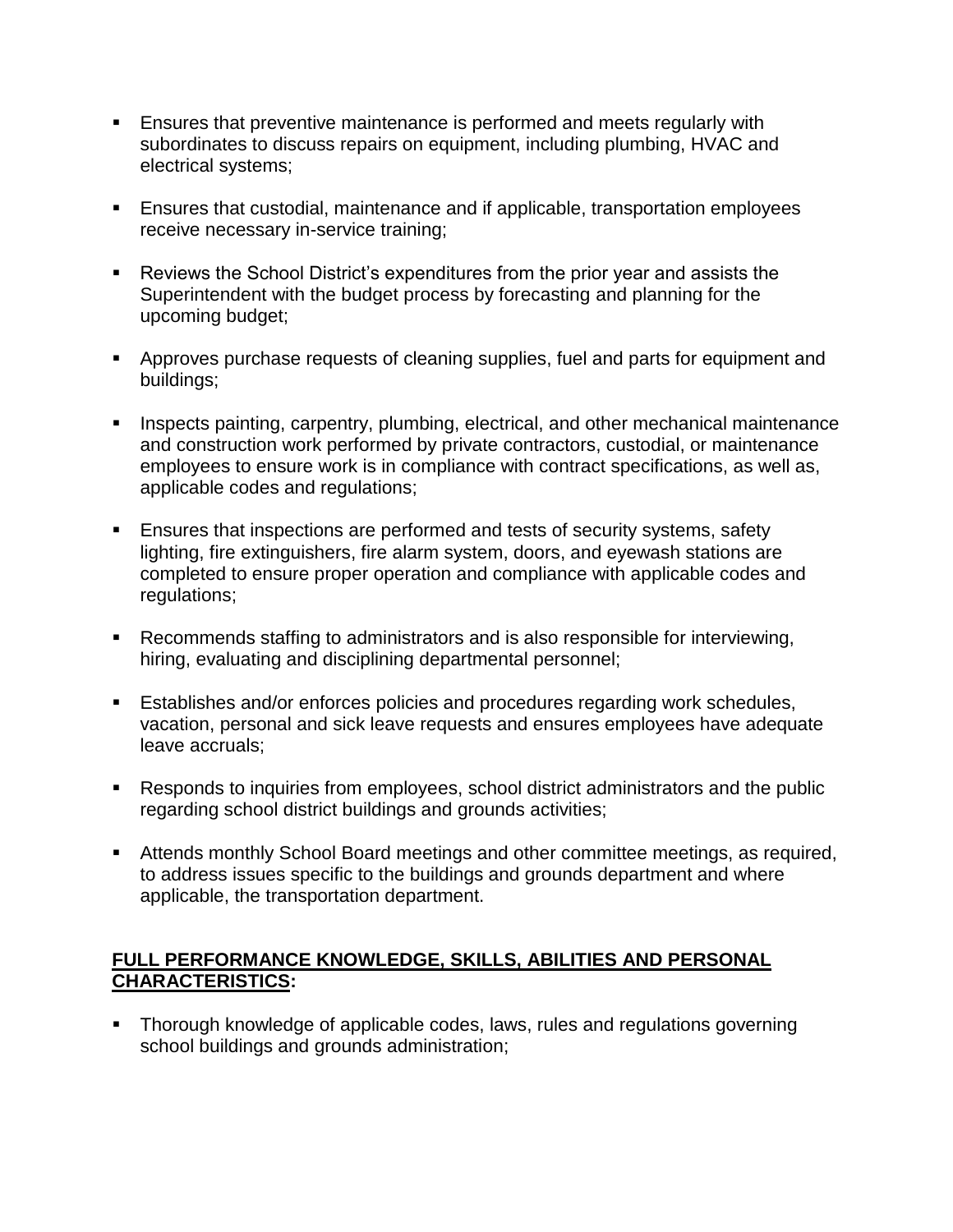- Thorough knowledge of safety regulations, procedures and security in the workplace and public buildings;
- Thorough knowledge of the principles and practices of administrative supervision;
- **Thorough knowledge of budgeting principles, practices and procedures;**
- Working knowledge of buildings and grounds maintenance and repair practices and procedures;
- Working knowledge of safety precautions and practices associated with buildings and grounds maintenance and repair work;
- Ability to plan, direct and supervise a program of buildings and grounds maintenance;
- Ability to organize, prepare and maintain accurate records and files;
- Ability to inspect the work of building tradespersons and contractors to ensure compliance with contract specifications, as well as, applicable codes and regulations;
- Ability to understand, interpret, and follow instructions, plans, diagrams, specifications and blueprints;
- Ability to understand and follow written and verbal instructions;
- Ability to establish, interpret and carry out oral and written policy;
- Ability to prepare budgets, operating reports and a variety of other reports relative to program activities;
- Ability to communicate effectively both orally and in writing; and
- **•** Organizational, technical and administrative aptitude.

## **MINIMUM QUALIFICATIONS: Graduation from high school or possession of a high school equivalency diploma and one of the following:**

(A) A Bachelor's or higher-level degree in School Facilities Management, Engineering, Construction Management or Architecture and three years of experience in school facilities maintenance, general building construction, or building maintenance or repair work, or construction management, one year of which must have been at a supervisory\* level; or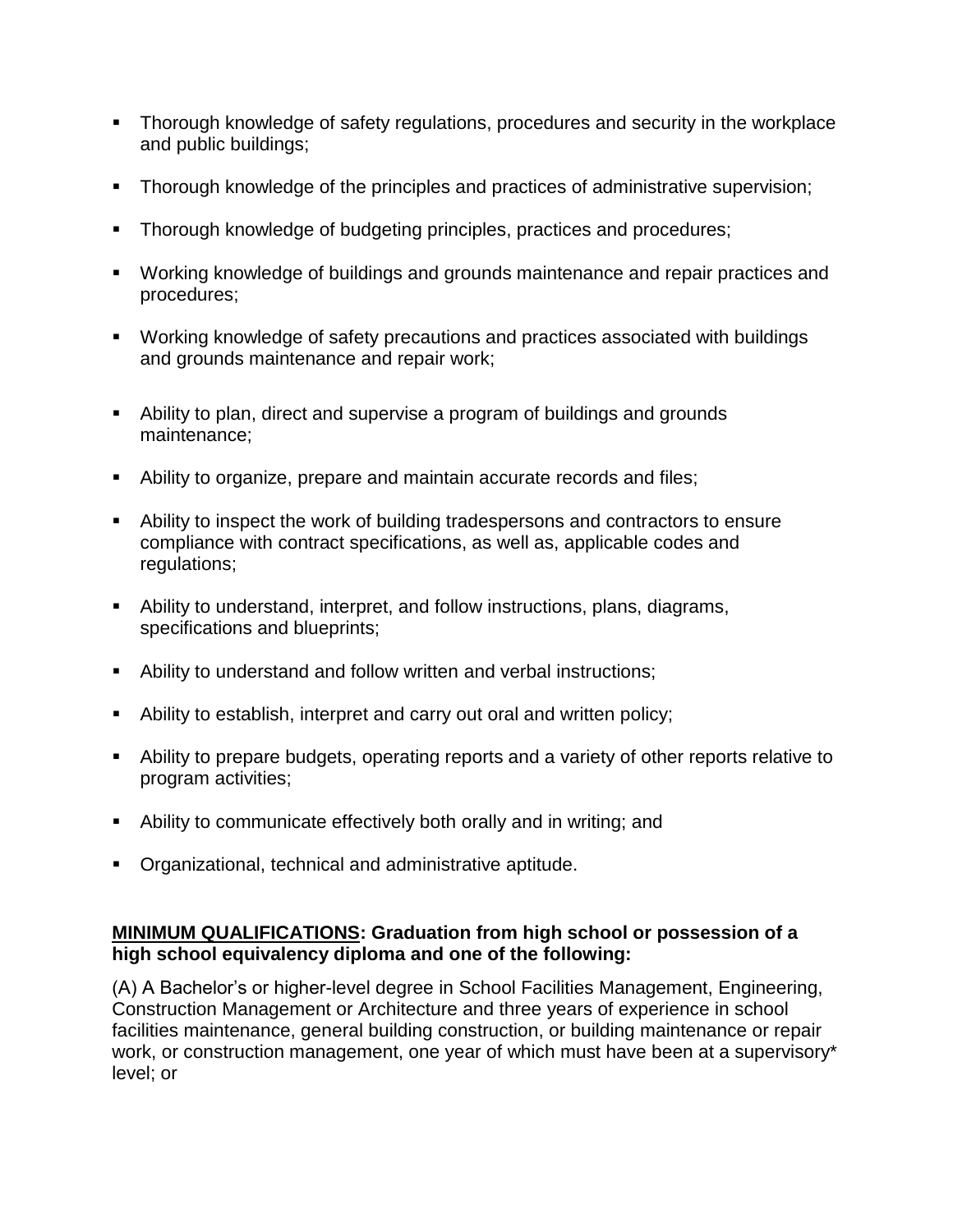(B) An Associate's or higher level degree in School Facilities Management, Engineering, Engineering Technology, Building Construction Technology or Architectural Technology and five years of experience in school facilities maintenance, general building construction, building maintenance or repair work, or construction management, one year of which must have been at a supervisory\* level; or

(C) Seven years of experience in school facilities maintenance, general building construction, building maintenance or repair work, or construction management, one year of which must have been at a supervisory\* level.

(D) An equivalent combination of education and experience as defined in (A), (B) and (C) above.

Non-Qualifying Experience: Experience limited to building cleaning is not qualifying. Building cleaning is defined as activities primarily involving a variety of inside and outside building cleaning activities including, but not limited to, washing walls and windows, polishing floors, cleaning restrooms, disposing of refuse.

A degree in landscape architecture shall not be qualifying.

\*Employee supervision is defined as responsible direction and control of subordinate employees. This involves a responsibility for planning for individuals in a work group and includes but is not limited to, assigning and reviewing work, evaluating performance, maintaining work standards, motivating and developing subordinate employees, implementing procedural changes, increasing efficiency and dealing with problems of absenteeism, morale and discipline. The supervision aspects must be an integral part of the job, not incidental or occasional.

Project Management experience which did not include the minimum amount of experience in employee supervision is not qualifying.

Construction Management: includes management of a building construction project from inception to completion including cost estimating, construction planning/scheduling and construction inspection to ensure compliance with building codes.

**SPECIAL REQUIREMENT:** Possession of a valid New York State driver's license and certificates appropriate to the vehicles, equipment and/or machinery operated at time of appointment or during the course of employment consistent with the needs of the School District.

**NOTE:** Verifiable part-time experience may be prorated toward meeting full-time experience requirements.

## **SPECIAL REQUIREMENT FOR APPOINTMENT IN SCHOOL DISTRICTS:**

In accordance with the Safe Schools Against Violence in Education (SAVE) legislation, Chapter 180 of the Laws of 2000, and by the Regulations of the Commissioner of